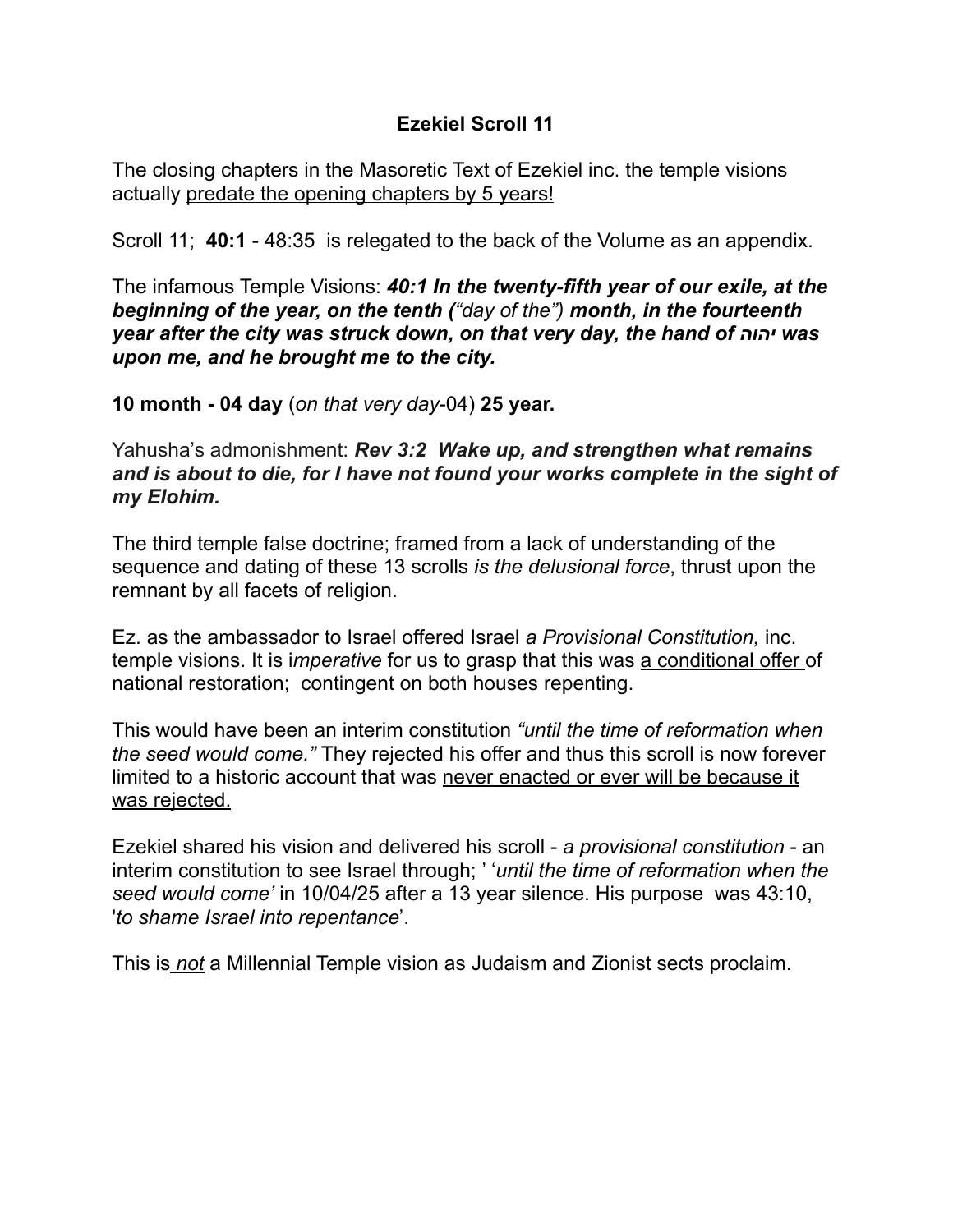**So, today we're going to carefully examine 3 things to prove that we should not be looking to Millennial Third Temple ideals and warn and mark those who fallen for such deceptions:** 

- **1. The Torah principle of establishing status**
- **2. The New Testament principle of establishing status**
- **3. The three outrages and three-fold principle of the past temples**

# **The 8 temples of YHWH:**

- 1. **Gan Eden -The Malki-Tzedik system perfect** the midst Holy of Holies, the garden - Holy Place, the land - Outer Court of Israel and the land of Nod - the profane place. (*Cheribum appear later on the Nicanor doors of the temple pointing back to the Gan Eden*).
- 2. **The Wilderness Tabernacle the Levitical permissive.**
- 3. **Solomon's Temple (1st)**
- 4. **Zerubbabel's Temple (2nd)**
- 5. To be revealed
- 6. To be revealed
- 7. To be revealed
- 8. To be revealed

**Solomon's temple:** Isaiah 7 - 11 prophecies the destruction of Jerusalem and the Temple.

Later Ezekiel and Jeremiah proclaimed loudly that YHWH would abandon the Temple.

**Zerubbabel's temple:** The prophets Daniel and Zechariah said this temple would be desolated.

But where was Solomon's temple, where was Zerubbabel's temple? Certainly *not*  where we're told to look today!

## **The Torah principle of establishing status.**

*Num 9:22: Or whether it were two days, or a month, or a year, that the cloud tarried upon the tabernacle, remaining thereon, the children of Israel abode in their tents, and journeyed not: but when it was taken up, they journeyed.* 

#### Tabernacle/dwelling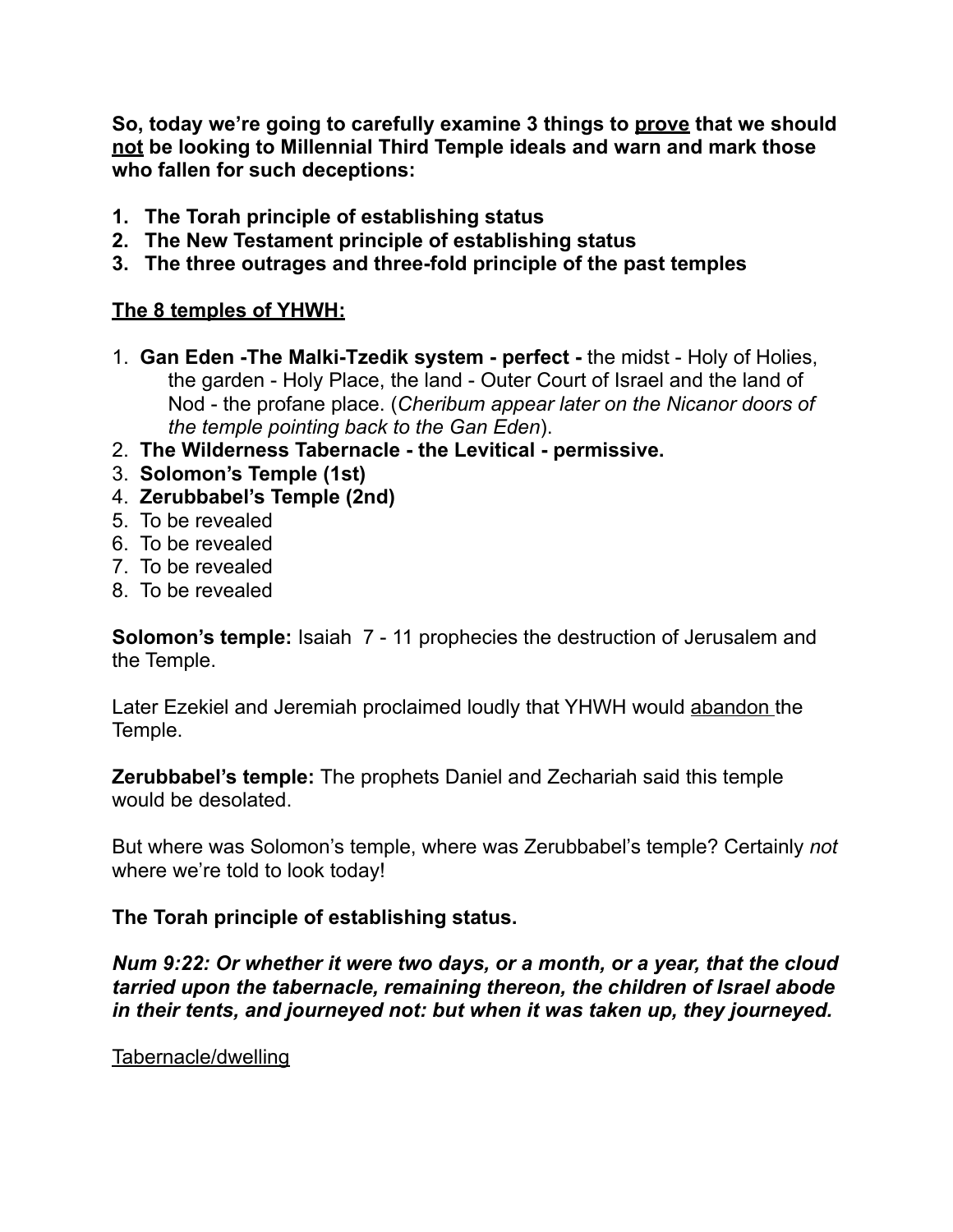How was the position of the wilderness tabernacle established? (Cloud and fire the Glory of יהוה).

When the Glory/Ruach moved......there went the Tabernacle.

What was position of the previous ground once the Ruach/Glory of יהוה moved?

THE SANCTUARY MADE EACH GEOGRAPHICAL SPOT TO BE HOLY AS LONG AS THE TABERNACLE CONTINUED IN *THAT* PLACE.

## **The New Testament of establishing status:**

Matt 23:16

Yahusha said it *wasn't* the gold of the Temple that made the Sanctuary holy, but it was the Temple that made the gold holy. It's *not* the sacrifices *but the* altar. It's *not* the geographical site *but* where the Glory resides!

When the tabernacle and the Glory moved on, leaving the former spot behind, that spot returned to being a secular area with no more holiness attached to it than any other secular region in the wilderness.

## **The three outrages and the three - fold principle**

The Glory came to a geographic location.....2nd Chron 7:1 (Solomon's Temple) thus establishing it as holy.

### **2nd Chron 7:1** *Now when Solomon had made an end of making prayers, the fire came down from heaven, and consumed the burnt offering and the sacrifices; and the Glory of vuvh filled the House.*

The temples existence was always dependent (*conditional*) upon the continued obedience of Israel.

*2nd Chr 7:19 But if you turn away, and forsake My statutes and My judgments, which I have set before you, and shall go and serve other elohim, and worship them; 20 Then will I pluck them up by the roots out of My land which I have given them; and this House, which I have set apart for My Name, will I cast out of My sight, and will make it to be a proverb and a mockery among all nations. 21 And this House, which is high, shall be an astonishment to everyone that passes by it; so that they shall say, Why has vuvh done this to this land, and to this House?*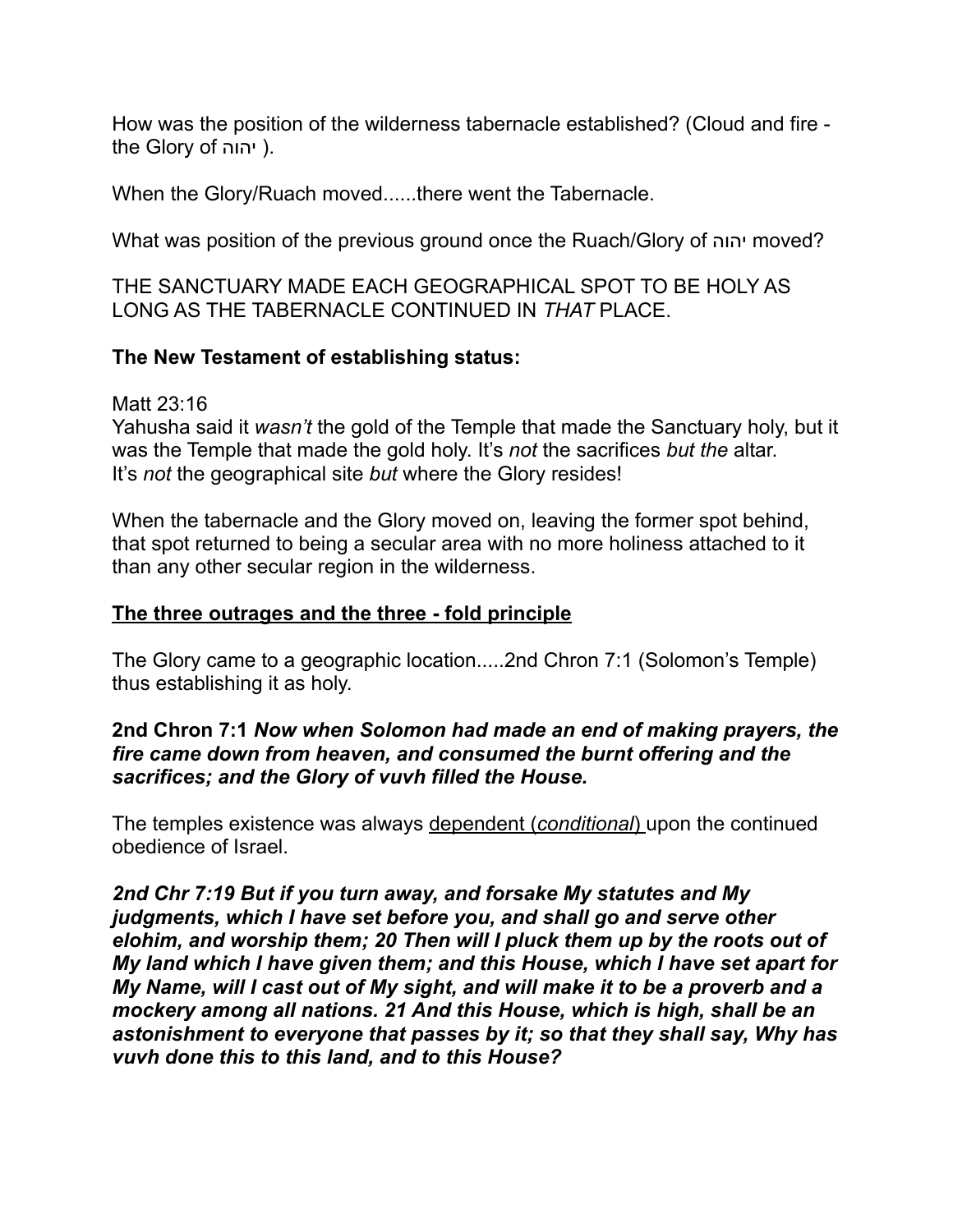**First outrage:** In the reign of Ahaz, king of Judah. He cut the temple furniture to pieces *he was so evil.* 

**2nd Chr 28:19** *For vuvh brought Judah low because of Achaz king of Yisrael; for he made Judah, transgress heavily against vuvh. 20 And Tilgath-Pilneser King of Ashshur came to him, and distressed him, but did not help him. 21 For Achaz took away a portion out of the House of vuvh, and out of the house of the king, and from the rulers, and gave it to the king of Ashshur: but it did not help him. 22 And in the time of his distress did he trespass even more against vuvh: this is that king Achaz. 23 For he sacrificed to the elohim of Dameshek, who killed him: and he said, Because the elohim of the kings of Aram helps them, therefore will I sacrifice to them, that they may help me. But they were his ruin, and of all Yisrael. 24 And Achaz gathered together the vessels of the House of Elohim, and cut in pieces the vessels of the House of Elohim, and closed the doors of the House of vuvh, and he made pagan altars in every corner of Yahrushalayim. 25 And in every city of Judah he made idol temples to burn incense to other elohim, and provoked vuvh Elohim of his fathers to anger.* 

## **Second outrage:**

The son of Hezikiah was Manasseh, he did evil in the sight of YHWH, and did not walk in the ways of his father before him.

#### **2nd Chr 33:1**

He turned the temple into a heathen shrine.

#### **Third outrage:**

YHWH sent the Babylonian's to destroy the temple and sent His rebellious people into captivity for 70 years.

## **The three-fold principle**

**Dev 17:6** *At the mouth of two witnesses, or three witnesses, shall he that is worthy of death be put to death; but at the mouth of one witness he shall not be put to death.* 

A principle regarding punishment or chastisement from YHWH.

The Apostle Paul: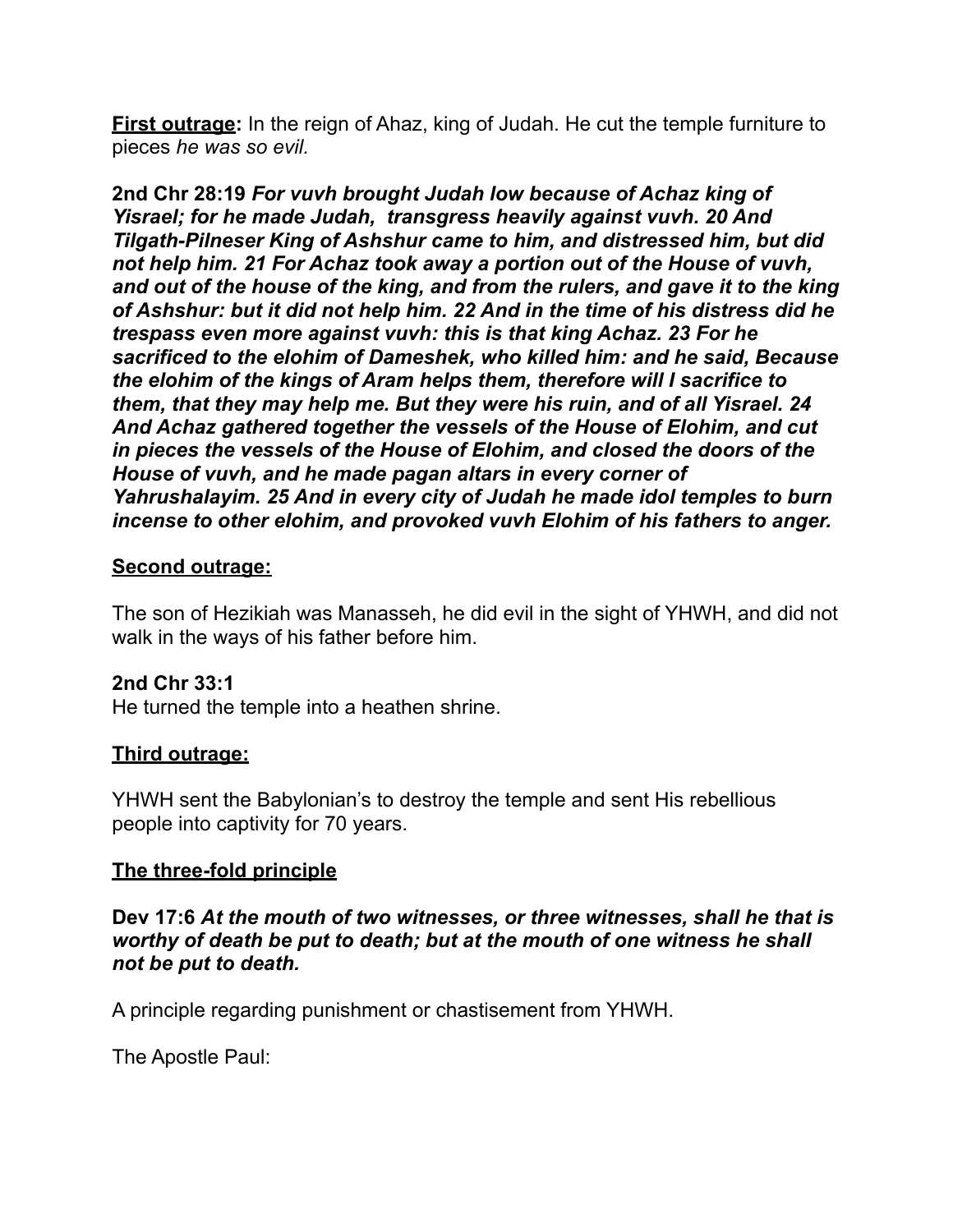*2 Cor 12:7 And lest I should be exalted above measure through the abundance of the revelations, there was given to me a thorn in the flesh, the messenger of Satan to buffet me, lest I should be exalted above measure. 8 For this thing I besought the Master three times, that it might depart from me. 9 And he said unto me, My grace is sufficient for thee: for my strength is made perfect in weakness. Most gladly therefore will I rather glory in my infirmities, that the power of Messiah may rest upon me. 10 Therefore I take pleasure in infirmities, in reproaches, in necessities, in persecutions, in distresses for Messiah's sake: for when I am weak, then am I strong.* 

Paul applied the Torah principle based upon having proper witness to a matter. Paul; witnessed three identical answers from YHWH thus establishing His final judgment.

*Matt 27:38 Then said He to them, My being is exceedingly sorrowful, even to death: stay here, and watch with Me. 39 And He went a little further, and fell on His face, and made prayers, saying, O My Abba, if it is possible, let this cup pass from Me: nevertheless not as I will, but as You will. 40 And He came to the disciples, and found them asleep, and said to Peter, What, could you not watch with Me one hour? 41 Watch and make prayer, so that you enter not into temptation: the human sprit indeed is willing, but the flesh is weak. 42 He went away again the second time, and made prayers, saying, O My Abba, if this cup may not pass away from Me, except I drink it, let Your will be done. 43 And He came and found them asleep again: for their eyes were heavy. 44 And He left them, and went away again, and made prayers the third time, saying the same words. 45 Then He came to His disciples, and said to them, Sleep on now, and take your rest: see, the hour is at hand, and the Son of Man is betrayed into the hands of sinners. 46 Rise, let us be going: see, he is at hand that does betray Me.* 

Yahusha received three identical answers from YHWH thus establishing His final judgment.

## *Matt 18:15 And if your brother shall trespass against you: (3 things:)*

- *1. go and tell him his fault between you and him alone: if he shall hear you, you have gained your brotherBut if he will not hear you……*
- *2. then take with you one, or two more witnesses, that in the mouth of two or three witnesses every word may be established…..*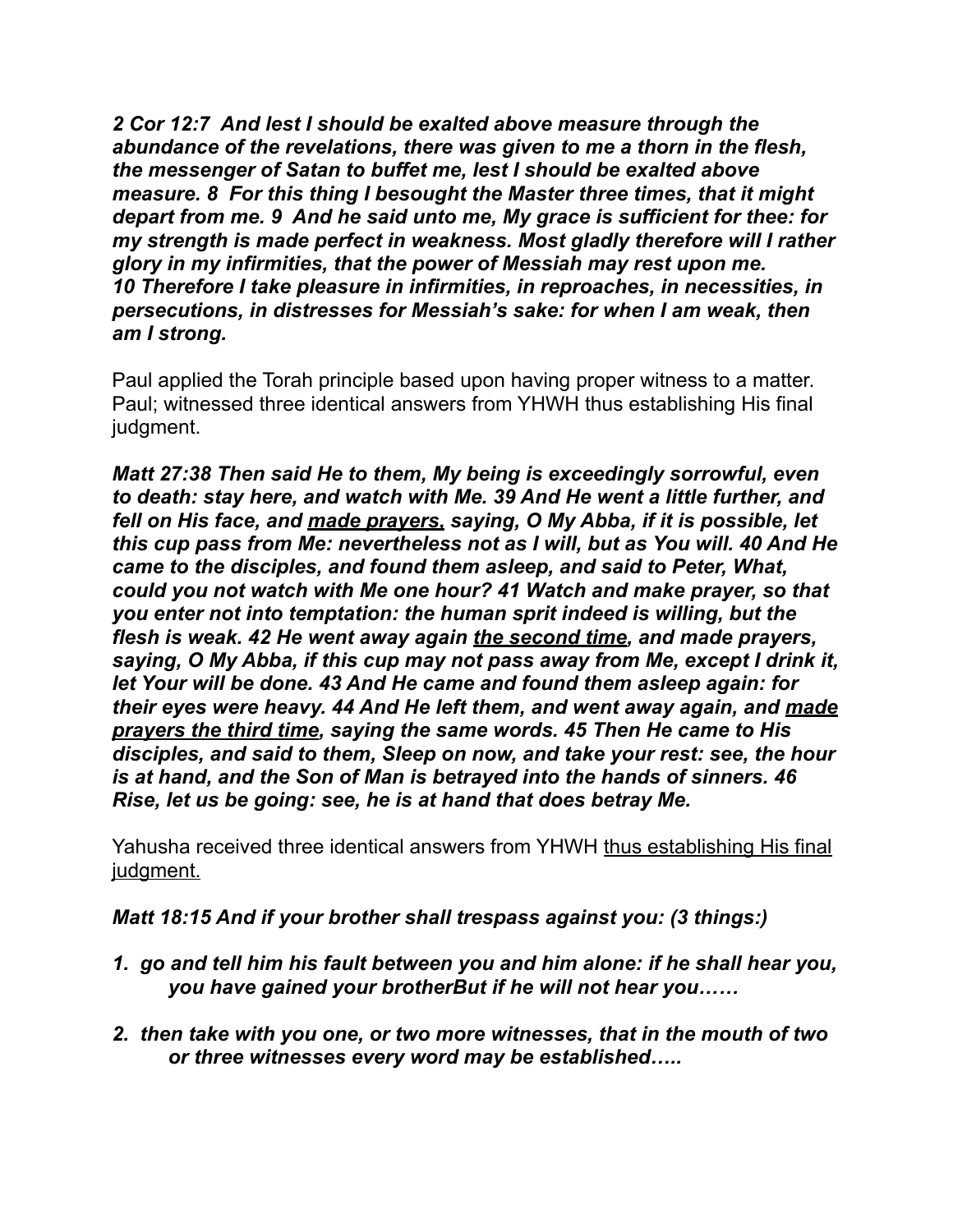### *3. And if he shall neglect to hear them, tell it to the congregation of Yisrael: but if he neglects to hear the congregation of Yisrael, let him be to you like a heathen man and a tax collector.*

3 attempts then hand them over for destruction of the flesh.

The 3-fold finality is found in literary forms: *Holy, holy, holy. Woe, woe, woe. O earth, earth, earth hear the word of יהוה) Jer 22:9).*

Even the people understood the 3-fold Torah principle, but Jeremiah said their reasoning was faulty and he told them: *Trust you not in lying words, saying, the temple of YHWH, the temple of YHWH, the temple of YHWH.* **(Jer 7:4).** 

*Ezek 21:14 You therefore, son of man, prophesy, and clap, and let the sword be doubled the third time, the sword of the slain: it is the sword of the great slaughter, which surrounds them.* 

A 3-fold overturning of Kingdom.

## **The point**

YHWH repented Once of the evil to destroy the Temple in Jerusalem with Hezekiah's reforms.

Twice when Josiah made reforms.

The Third warning came loud and clear through the prophets Jeremiah and Ezekiel. This was the third and final witness, the third and final warning given to Israel on 6th year of the captivity, on the 6th month and the 5th day of the month. (Ez 8:1)

*Ezek* **8:4** *And, see, the Kavod/glory of the Elohim of Yisrael was there..* 

*Yehez 8:6 He said furthermore to me, son of man, do you see what they are doing? Even the great abominations that the House of Yisrael commits here, that I should go far away from My Kadosh-Place? But turn again, and you shall see even greater abominations.* 

**11:22** *Then did the cheruvim lift up their wings, and the wheels beside them; and the Kavod of the Elohim of Yisrael was over above them. 23 And the Kavod of vuvh went up from the midst of the city, and stood upon the mountain, which is on the east side of the city.* (OLIVES).